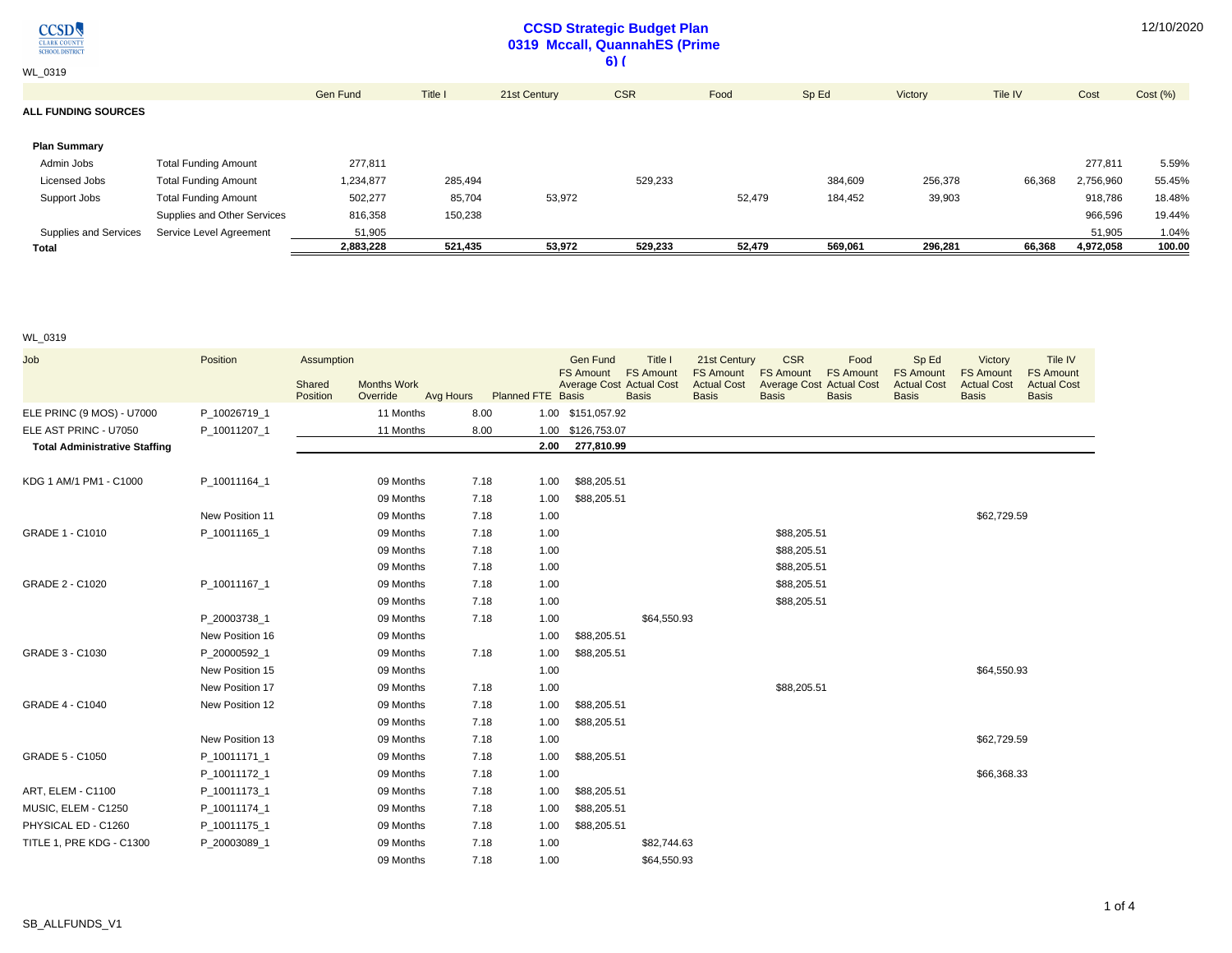$\underset{\frac{\text{CLASSD}}{\text{SCHOOL DISTRIC}}} {\underset{\text{SCHOOL DISTRIC}}{\text{OLISTRIC}}}$ 

## **CCSD Strategic Budget Plan 0319 Mccall, QuannahES (Prime 6) (**

| WL 0319 |  |
|---------|--|
|---------|--|

| Job                            | Position     | Assumption         |                                |      |                             | <b>Gen Fund</b><br><b>FS Amount</b> | Title I<br><b>FS Amount</b> | 21st Century<br><b>FS Amount</b>   | <b>CSR</b><br><b>FS Amount</b> | Food<br><b>FS Amount</b>                        | Sp Ed<br><b>FS Amount</b>          | Victory<br><b>FS Amount</b>        | Tile IV<br><b>FS Amount</b>        |
|--------------------------------|--------------|--------------------|--------------------------------|------|-----------------------------|-------------------------------------|-----------------------------|------------------------------------|--------------------------------|-------------------------------------------------|------------------------------------|------------------------------------|------------------------------------|
|                                |              | Shared<br>Position | <b>Months Work</b><br>Override |      | Avg Hours Planned FTE Basis | <b>Average Cost Actual Cost</b>     | <b>Basis</b>                | <b>Actual Cost</b><br><b>Basis</b> | <b>Basis</b>                   | <b>Average Cost Actual Cost</b><br><b>Basis</b> | <b>Actual Cost</b><br><b>Basis</b> | <b>Actual Cost</b><br><b>Basis</b> | <b>Actual Cost</b><br><b>Basis</b> |
| HUMANITIES, ELEM - C1400       | P_10011177_1 |                    | 09 Months                      | 7.18 | 1.00                        | \$88,205.51                         |                             |                                    |                                |                                                 |                                    |                                    |                                    |
| EAR CHLDHD SP ED - C6030       | P_20003056_1 |                    | 09 Months                      | 7.18 | 1.00                        |                                     |                             |                                    |                                |                                                 | \$77,285.86                        |                                    |                                    |
| ECSE AUTISM-KIDS - C6031       | P_10011178_1 |                    | 09 Months                      | 7.18 | 1.00                        |                                     |                             |                                    |                                |                                                 | \$73,647.12                        |                                    |                                    |
| AUTISM IMPAIRED - C6040        | P_10011179_1 |                    | 09 Months                      | 7.18 | 1.00                        |                                     |                             |                                    |                                |                                                 | \$66,368.33                        |                                    |                                    |
|                                |              |                    | 09 Months                      | 7.18 | 1.00                        |                                     |                             |                                    |                                |                                                 | \$86,383.37                        |                                    |                                    |
| GEN RR ELEM - C6050            | P_10011180_1 |                    | 09 Months                      | 7.18 | 1.00                        |                                     |                             |                                    |                                |                                                 | \$80,924.60                        |                                    |                                    |
| COUNSELOR/ELE - C8000          | P_10011181_1 |                    | 09 Months                      | 7.18 | 1.00                        | \$88,205.51                         |                             |                                    |                                |                                                 |                                    |                                    |                                    |
| SOCIAL WORKER - C8080          | P_10011182_1 |                    | 09 Months                      | 7.18 | 1.00                        |                                     |                             |                                    |                                |                                                 |                                    |                                    | \$66,368.33                        |
| LEARN STRAT, ELEM - C8111      | P_10011184_1 |                    | 09 Months                      | 7.18 | 1.00                        | \$88,205.51                         |                             |                                    |                                |                                                 |                                    |                                    |                                    |
|                                |              |                    | 09 Months                      | 7.18 | 1.00                        | \$88,205.51                         |                             |                                    |                                |                                                 |                                    |                                    |                                    |
| LRN STRT TTL1 ELE - C8114      | P_10011185_1 |                    | 09 Months                      | 7.18 | 1.00                        |                                     | \$73.647.12                 |                                    |                                |                                                 |                                    |                                    |                                    |
| <b>Total Licensed Staffing</b> |              |                    |                                |      |                             | 34.00 \$1,234,877.14                | \$285,493.61                |                                    | \$529,233.06                   |                                                 |                                    | \$384,609.28 \$256,378.44          | \$66,368.33                        |
|                                |              |                    |                                |      |                             |                                     |                             |                                    |                                |                                                 |                                    |                                    |                                    |
| FRST AID/SFTY AST - N0090      | P_10011186_1 |                    | 09 Months                      | 7.00 | 0.65                        | \$36,453.86                         |                             |                                    |                                |                                                 |                                    |                                    |                                    |
| ELEM SCHOOL CLERK - N0143      | P_10011189_1 |                    | 11 Months                      | 8.00 | 0.91                        | \$55,944.06                         |                             |                                    |                                |                                                 |                                    |                                    |                                    |
| SCH OFFICE MANAGE - N0310      | P 10011201 1 |                    | 11 Months                      | 8.00 | 0.91                        | \$68,221.82                         |                             |                                    |                                |                                                 |                                    |                                    |                                    |
| COMPUTER TECH I - N1555        | P_20004167_1 |                    | 10 Months                      | 4.00 | 0.42                        | \$34,369.40                         |                             |                                    |                                |                                                 |                                    |                                    |                                    |
| CUSTODIAN - N8040              | P_10011205_1 |                    | 12 Months                      | 8.00 | 1.00                        | \$51,312.06                         |                             |                                    |                                |                                                 |                                    |                                    |                                    |
|                                | P_20000595_1 |                    | 12 Months                      | 5.00 | 0.63                        | \$34,876.73                         |                             |                                    |                                |                                                 |                                    |                                    |                                    |
| <b>HD CUST I - N8110</b>       | P_10011206_1 |                    | 12 Months                      | 8.00 | 1.00                        | \$63,512.33                         |                             |                                    |                                |                                                 |                                    |                                    |                                    |
| TI LIB ASST IV - N0109         | P_10011187_1 |                    | 09 Months                      | 2.50 | 0.23                        | \$13,933.22                         |                             |                                    |                                |                                                 |                                    |                                    |                                    |
|                                | P_10011188_1 |                    | 09 Months                      | 4.00 | 0.37                        | \$29,777.67                         |                             |                                    |                                |                                                 |                                    |                                    |                                    |
| TI SP PROG TA III - N0158      | P 10011190 1 |                    | 09 Months                      | 7.00 | 0.65                        |                                     |                             |                                    |                                |                                                 | \$38,366.09                        |                                    |                                    |
|                                |              |                    | 09 Months                      | 7.00 | 0.65                        |                                     |                             |                                    |                                |                                                 | \$35,488.82                        |                                    |                                    |
|                                |              |                    | 09 Months                      | 7.00 | 0.65                        |                                     |                             |                                    |                                |                                                 | \$34,112.73                        |                                    |                                    |
| TI SP PROG TA IV - N0159       | P_10011191_1 |                    | 09 Months                      | 7.00 | 0.65                        |                                     |                             |                                    |                                |                                                 | \$44,996.34                        |                                    |                                    |
| TI PE ASST III - N0180         | P_10011192_1 |                    | 09 Months                      | 0.50 | 0.05                        | \$2,041.16                          |                             |                                    |                                |                                                 |                                    |                                    |                                    |
|                                | P_10011193_1 |                    | 09 Months                      | 6.00 | 0.56                        | \$31,978.39                         |                             |                                    |                                |                                                 |                                    |                                    |                                    |
| TI TCH/FAM ASTIII - N0188      | P_20003409_1 |                    | 09 Months                      | 7.00 | 0.65                        |                                     | \$36,882.78                 |                                    |                                |                                                 |                                    |                                    |                                    |
| TI TCH/FAM AST IV - N0189      | P_20003378_1 |                    | 09 Months                      | 7.00 | 0.65                        |                                     | \$48,820.79                 |                                    |                                |                                                 |                                    |                                    |                                    |
| TI INS ASST III - N0198        | P_10011196_1 |                    | 09 Months                      | 6.00 | 0.56                        |                                     |                             |                                    |                                |                                                 | \$31,488.20                        |                                    |                                    |
|                                | P_10011197_1 |                    | 09 Months                      | 7.00 | 0.65                        | \$35,828.37                         |                             |                                    |                                |                                                 |                                    |                                    |                                    |
|                                | P_10011198_1 |                    | 09 Months                      | 7.00 | 0.65                        |                                     |                             |                                    |                                |                                                 |                                    | \$39,903.02                        |                                    |
|                                | P_10011199_1 |                    | 09 Months                      | 1.00 | 0.09                        | \$4,049.12                          |                             |                                    |                                |                                                 |                                    |                                    |                                    |
| CAMPUS SEC MONITR - N4170      | P_10011202_1 |                    | 09 Months                      | 0.50 | 0.05                        | \$2,166.25                          |                             |                                    |                                |                                                 |                                    |                                    |                                    |
|                                | P_10011203_1 |                    | 09 Months                      | 7.00 | 0.65                        | \$37,812.08                         |                             |                                    |                                |                                                 |                                    |                                    |                                    |
| SR FOOD SRVC WRKR - N5030      | P_10024084_1 |                    | 09 Months                      | 5.50 | 0.51                        |                                     |                             |                                    |                                | \$38,418.43                                     |                                    |                                    |                                    |
| SR FS WKR FLOATER - N5040      | P_10024091_1 |                    | 09 Months                      | 2.50 | 0.23                        |                                     |                             |                                    |                                | \$14,060.87                                     |                                    |                                    |                                    |
| 21ST CLC-SITE MNG - N4201      | P_10011204_1 |                    | 10 Months                      | 8.00 | 0.85                        |                                     |                             | \$53,971.75                        |                                |                                                 |                                    |                                    |                                    |
| <b>Total Support Staffing</b>  |              |                    |                                |      |                             | 14.87 \$502,276.52                  | \$85,703.57                 | \$53,971.75                        |                                |                                                 | \$52,479.30 \$184,452.18           | \$39,903.02                        |                                    |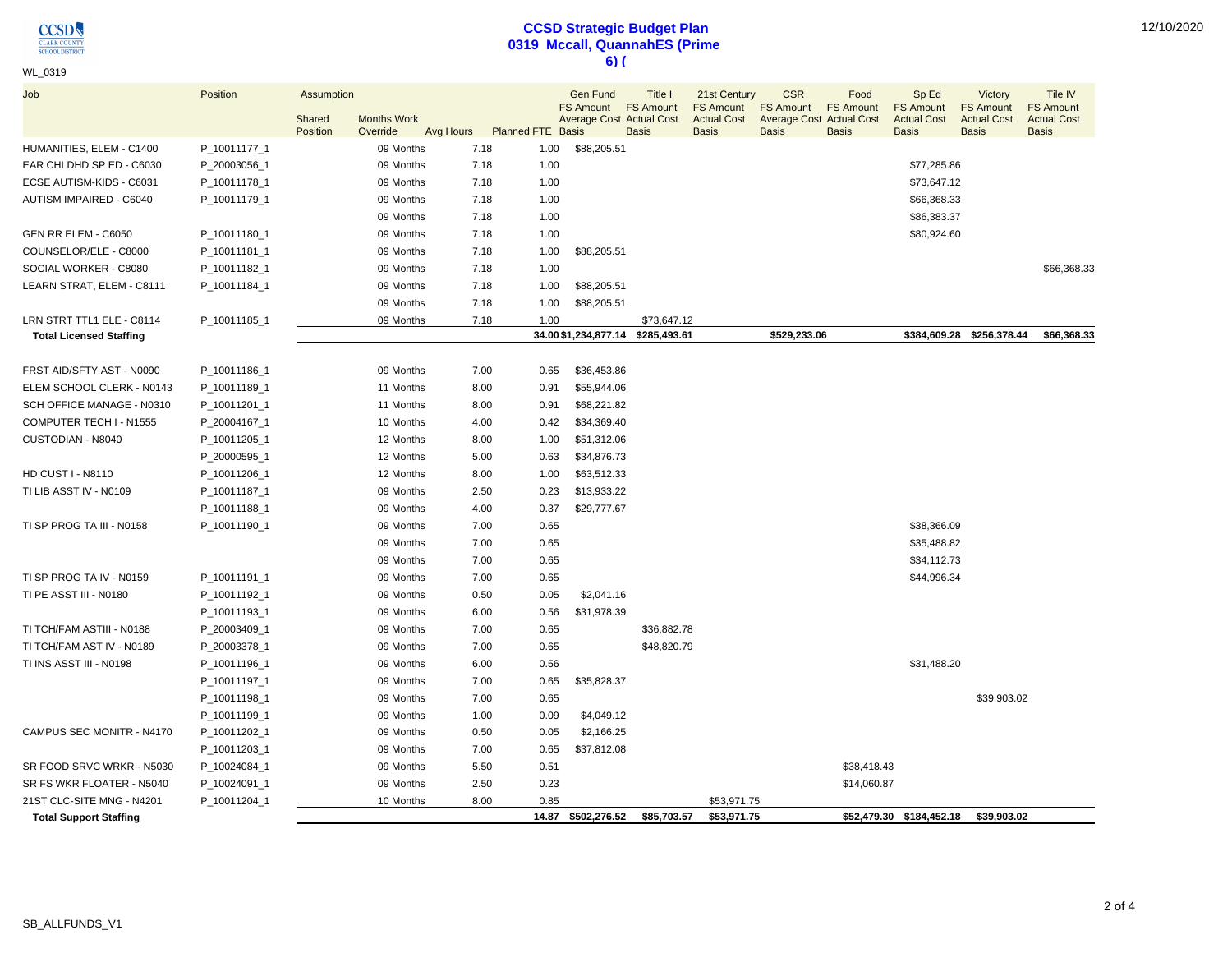

## **CCSD Strategic Budget Plan 0319 Mccall, QuannahES (Prime 6) (**

| WL 0319                 |                 |                          |                                |               | .           |                   |
|-------------------------|-----------------|--------------------------|--------------------------------|---------------|-------------|-------------------|
| <b>Job</b>              | <b>Position</b> | Days of Add-<br>On Hours | Add-On Hours Extra Hours Hours | Days of Extra | Add-On Note | <b>Extra Note</b> |
| <b>Add-On and Extra</b> |                 |                          |                                |               |             |                   |
|                         |                 |                          |                                |               |             |                   |

WL\_0319

**Total Add-On and Extra**

| <b>Account Description</b>                                                                  | <b>Budget</b><br><b>Budget</b> | $(\%)$  |
|---------------------------------------------------------------------------------------------|--------------------------------|---------|
|                                                                                             | Gen Fund<br>Title I            |         |
| <b>Supplies and Other Services</b>                                                          |                                |         |
|                                                                                             |                                |         |
| 5116540000 Extra Duty Licensed                                                              | \$93,918.00                    | 9.72%   |
| 5116810000 Preparation Periods                                                              | \$50,000.00                    | 5.17%   |
| 5117952000 Extra Duty Support Staff                                                         | \$25,000.00                    | 2.59%   |
| 5330000000 Employee Training                                                                | \$50,000.00                    | 5.17%   |
| 5531000001 Postage                                                                          | \$7,237.18                     | 0.75%   |
| 5610000000 General Supplies                                                                 | \$150,237.82<br>\$365,202.87   | 53.33%  |
| 5610700000 Custodial Supplies                                                               | \$50,000.00                    | 5.17%   |
| 5641000000 Textbooks                                                                        | \$50,000.00                    | 5.17%   |
| 5642000000 Library Books                                                                    | \$25,000.00                    | 2.59%   |
| 5650000000 Technology Supplies                                                              | \$100,000.00                   | 10.35%  |
| <b>Total Supplies and Other Services</b>                                                    | \$816,358.05<br>\$150,237.82   | 100.00% |
|                                                                                             |                                |         |
| WL 0319                                                                                     |                                |         |
| <b>Item Description</b>                                                                     | <b>Gen Fund</b>                |         |
| <b>SLA Breakdown</b>                                                                        |                                |         |
| AARSI - ELL Placement Testing<br>Personnel (Vacant)<br><b>AARSI - ELL Placement Testing</b> | 3,535.35                       |         |
| Personnel (Filled)<br>AARSI - WIDA Access 2.0 Testing                                       | 3,154.25                       |         |
| Protocols/Licenses                                                                          | 4,739.00                       |         |
| <b>AARSI - MAP Testing Protocols/Licenses</b>                                               | 1,820.00                       |         |
| AU - Prime 6 Field Trips                                                                    | 3,333.33                       |         |
| <b>COMM - FACES Support Services</b>                                                        | 437.86                         |         |
| COMM - Partnership Field Trips                                                              | 10.00                          |         |
| <b>ELL - Student Success Advocates</b>                                                      | 1,020.76                       |         |
| <b>ESD - Attendance Officers</b>                                                            | 4,274.42                       |         |
| <b>ESD - Correctional Schools</b><br>ESD - Substance Abuse (SAAP)                           | 6,518.66                       |         |
| Instructors                                                                                 | 117.28                         |         |
| FD - Landscape Maintenance<br>SSD - Gifted and Talented Education<br>Specialists            | 9,887.48<br>13,056.86          |         |
|                                                                                             |                                |         |